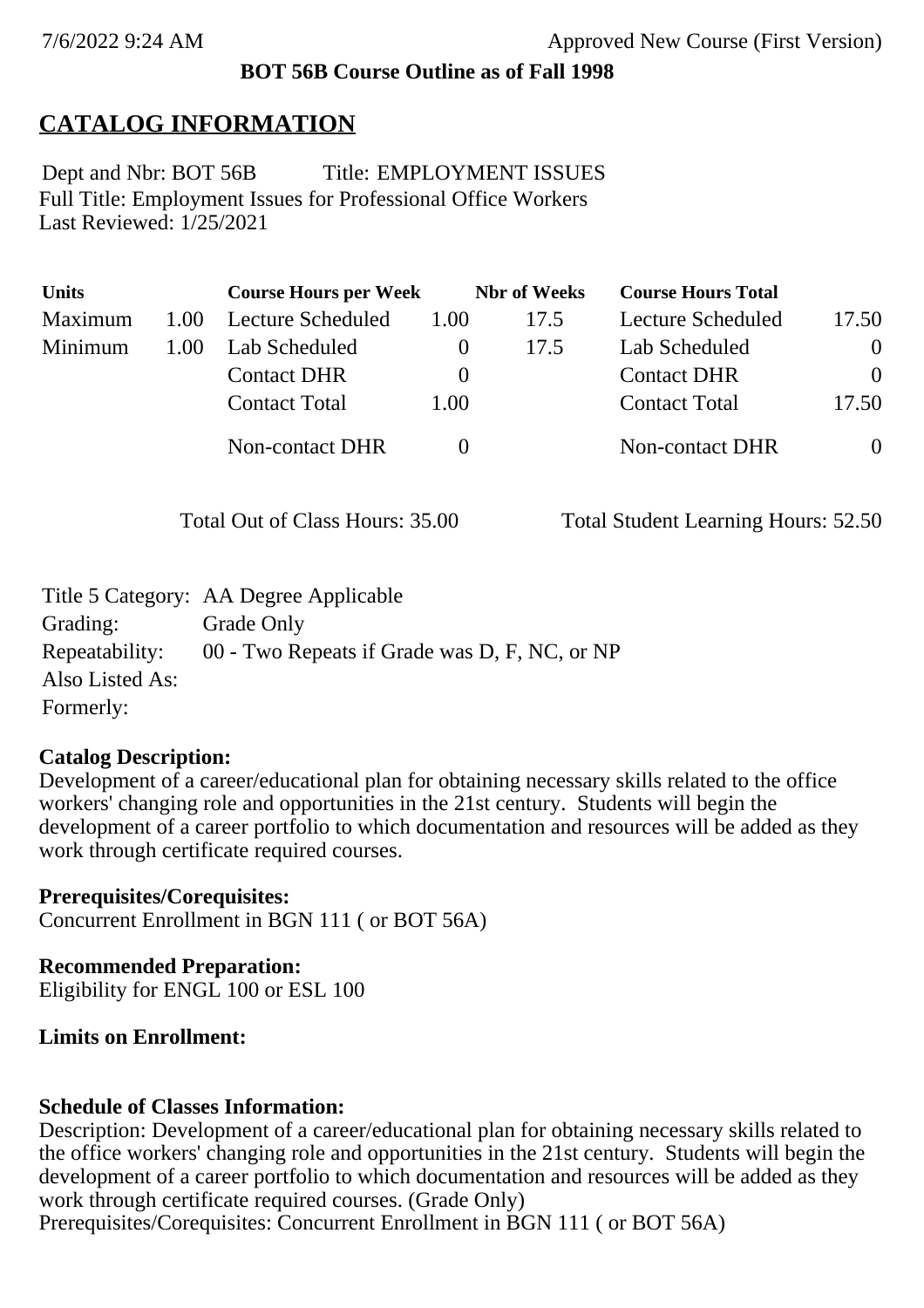## **ARTICULATION, MAJOR, and CERTIFICATION INFORMATION:**

| <b>AS Degree:</b><br><b>CSU GE:</b> | Area<br><b>Transfer Area</b> |            |           | Effective:<br>Effective: | Inactive:<br>Inactive: |
|-------------------------------------|------------------------------|------------|-----------|--------------------------|------------------------|
| IGETC:                              | <b>Transfer Area</b>         |            |           | Effective:               | Inactive:              |
| <b>CSU Transfer: Transferable</b>   |                              | Effective: | Fall 1998 | Inactive:                | Fall 2013              |
| <b>UC</b> Transfer:                 |                              | Effective: |           | Inactive:                |                        |

**CID:**

**Certificate/Major Applicable:** 

[Certificate Applicable Course](SR_ClassCheck.aspx?CourseKey=BOT56B)

## **COURSE CONTENT**

#### **Outcomes and Objectives:**

- 1. Using effective research strategies, identify selected career fields/ paths and employment opportunities that meet your personal goals.
- 2. Identify from print, electronic, and other sources the knowledge and skills needed in these career fields/paths and employment opportunities listed in number 1.
- 3. Compare various employment options and knowledges and skills listed in number 2 including advantages and disadvantages of each.
- 4. From previously gathered research, create a listing of educational and training options, programs, and degrees necessary to obtain identified knowledges and skills.
- 5. Evaluate each of the opportunities identified in number 4 including advantages and disadvantages of each.
- 6. Select specific opportunities and develop a systematic plan to complete each of these in order to meet employment goals.
- 7. As knowledges and skills are gained, begin development of a portfolio.
- 8. Identify and prepare the common sections of an effective portfolio.
- 9. Determine unique sections based on specific employment goals.
- 10. Identify and obtain needed resources for preparing a professional level portfolio showcasing your knowledges and skills.
- 11. Develop a strategic plan for continuous improvement of knowledge and skills.
- 12. Compile a comprehensive listing of available options and resources for on-going, just-in-time training.

### **Topics and Scope:**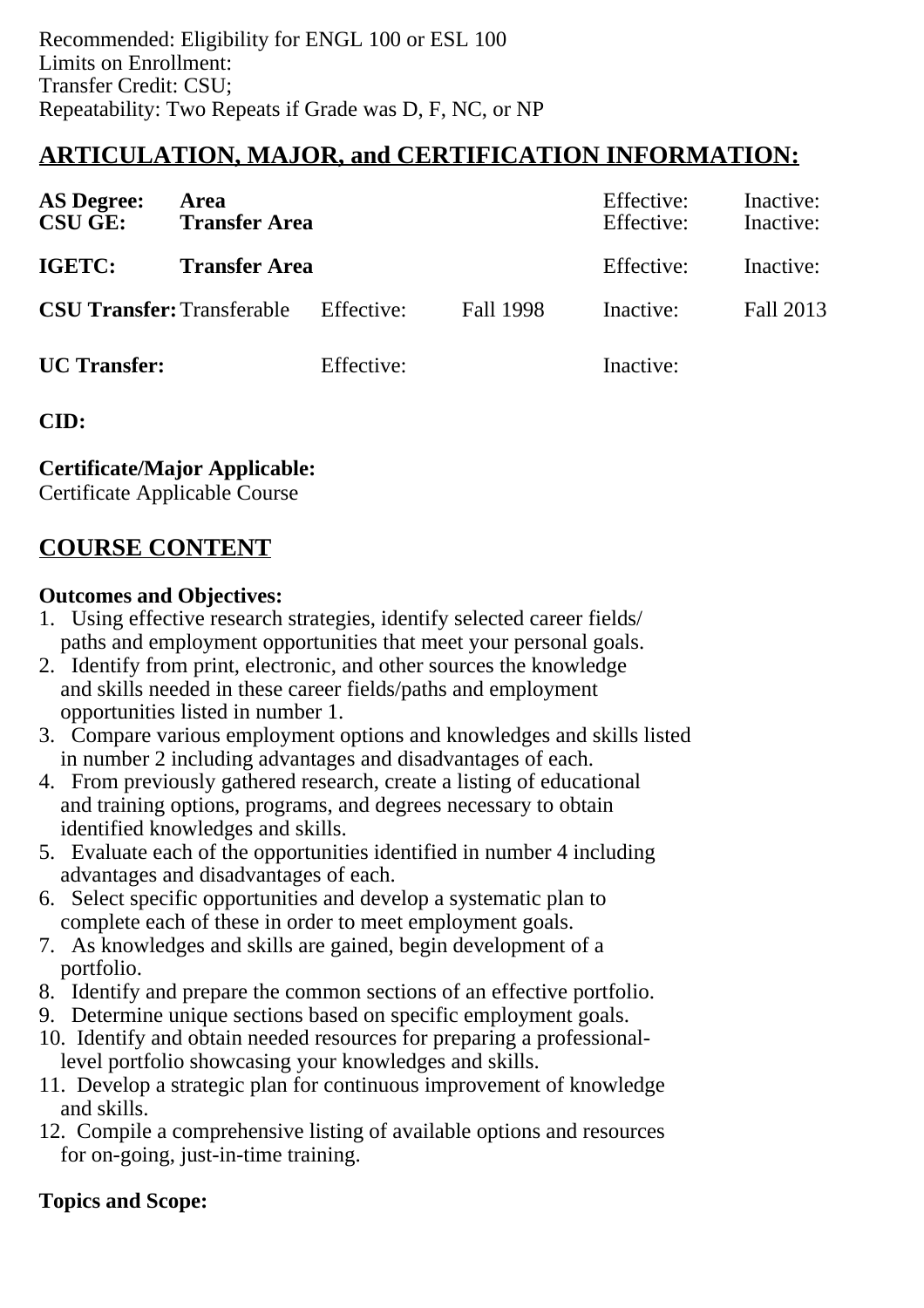- 1. Exploration of Business Office Careers
	- A. Research career fields/paths and employment opportunities
	- B. Organize research data
	- C. Analyze research data
- 2. Educational Planning
	- A. Research potential programs and/or degrees
	- B. Analyze research
	- C. Develop a plan to reach goals
- 3. Portfolio Development
	- A. Essential sections
	- B. Possible sections based on employment goals
	- C. Resources needed to organize portfolio
- 4. Continuous Training
	- A. Career advancement/promotion issues
	- B. Training options

### **Assignment:**

- 1. Reading assignments from textbook and outside sources.
- 2. Write a variety of reports from one-page documents to a research based formal report.
- 3. Individual and group activities apply effective listening, speaking, problem solving.

## **Methods of Evaluation/Basis of Grade:**

**Writing:** Assessment tools that demonstrate writing skills and/or require students to select, organize and explain ideas in writing.

Written homework, Reading reports, Term papers, Projects

**Problem Solving:** Assessment tools, other than exams, that demonstrate competence in computational or noncomputational problem solving skills.

**Skill Demonstrations:** All skill-based and physical demonstrations used for assessment purposes including skill performance exams.

**Exams:** All forms of formal testing, other than skill performance exams.

Multiple choice, True/false, Matching items  $\begin{array}{c} \text{S}_{2.20\%} \\ \text{S}_{4.20\%} \end{array}$ 

**Other:** Includes any assessment tools that do not logically fit into the above categories.

| Writing     |  |
|-------------|--|
| $20 - 40\%$ |  |

Projects Problem solving and the Problem solving and the Problem solving and the Problem solving in the Problem solving in the Problem solving in the Problem solving in the Problem solving in the Problem solving in the Pro 10 - 30%

Class performances Skill Demonstrations 10 - 20%

5 - 20%